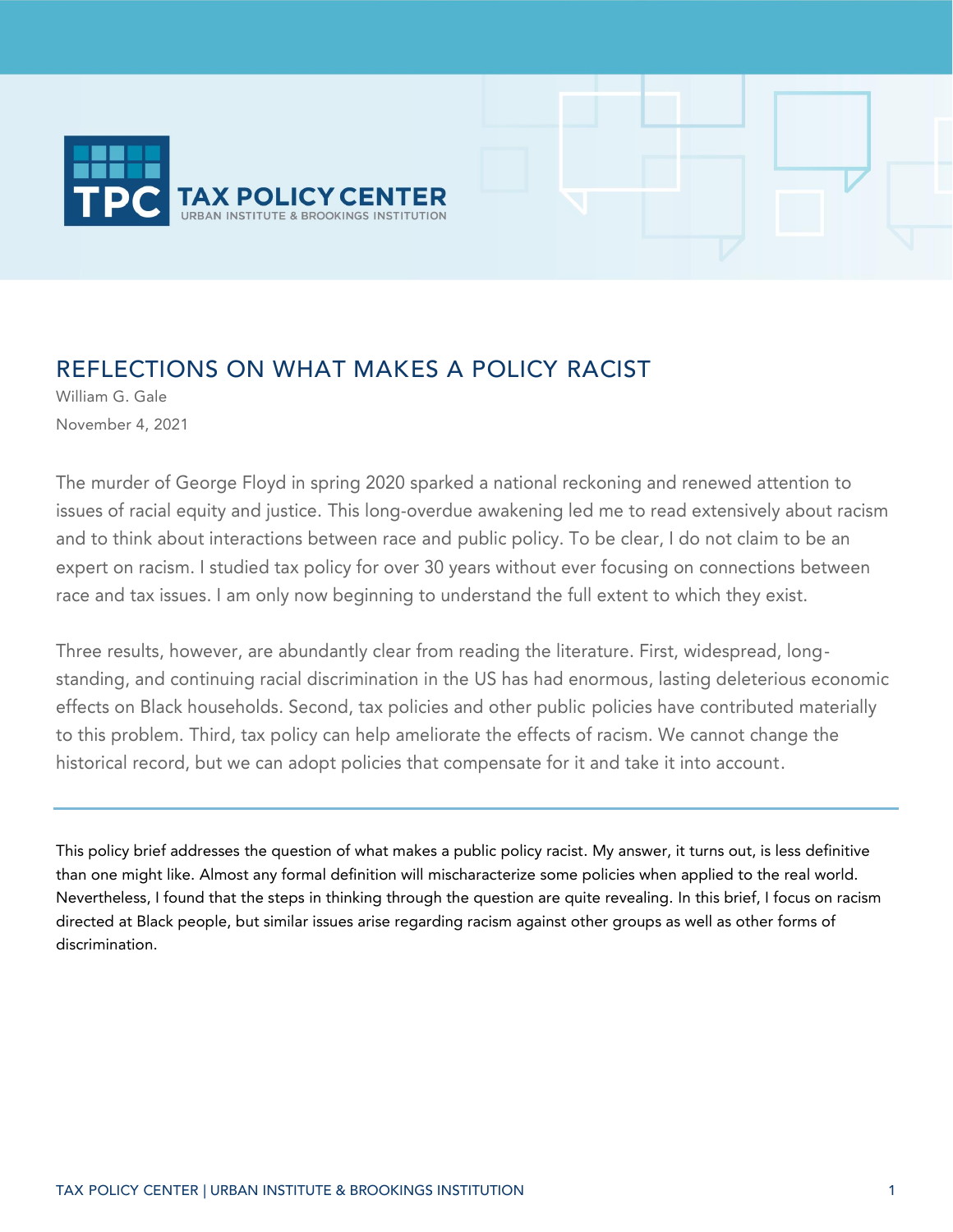# **DEFINITIONS**

Some policies are clearly racist. One definition of a racist policy is one that is motivated by racial animus or that explicitly hurts Black people by distinguishing based on race. Redlining, discussed later, is one such example. But this definition relies on disparate treatment and is therefore too limited: a policy can be racist even if it is not explicitly motivated by animus or does not mention race. Note also that this definition is not symmetric across race: it excludes affirmative action and similar programs as well as slavery-related reparations to Black people. The long history of systemic discrimination justifies this asymmetry.

Kendi (2019, 18) offers a much broader definition: "A racist policy is any measure that produces or sustains racial inequity between racial groups." This definition focuses on outcomes rather than treatments. By doing so, it implies (correctly) that neither racial animus nor individual acts of discrimination are necessary for a policy to be racist. Further, the definition appropriately identifies the effects of a policy in producing or sustaining racial inequity as an important policy criterion.

But the definition is not complete, because racial "inequity" is not defined. If inequity means something other than unequal outcomes by race, it needs to be defined in concrete terms in order to make the definition of "racist" operational.<sup>1</sup>

If "inequity" refers to disparate outcomes by race, then many current policies or proposals are racist, given that racial groups currently differ in important economic respects. For example, universal health care, which many people consider a "race neutral" policy, would still generate disparate racial outcomes if Black communities had fewer or lower quality health care providers and facilities or if Black patients were reluctant to take advantage of universal health care for any reason, such as past mistreatment and discrimination. But those disparate outcomes still might not qualify a universal healthcare program as racist—I believe policies can have disparate racial outcomes without being racist, as the term is commonly understood.<sup>2</sup>

A broader interpretation of Kendi's definition is that, rather than blurring the difference between inequity and inequality, it highlights that difference. In particular, to avoid being racist under his definition, a new or existing policy should be accompanied by whatever other changes are needed to ensure that everyone can use the policy on equal terms. This is the crux of equity approaches: the policy should include whatever is necessary to bring the less advantaged population to the same place as the advantaged population. This would not only make the policy fairer, it would also make it more effective in reaching its goals. In the universal health care example, this would mean addressing the causes of disparate outcomes under universal health care in addition to actually providing universal health care. (And to be clear, those causes should be addressed even if universal health care were not enacted.)

<sup>1</sup> There is a political cartoon that aptly shows the effective difference between equality and equity. In it, three people—an adult, a medium height child, and a small child—want to watch a baseball game standing behind a fence. In the "equality" panel, each gets to stand on one carton. This lets the two taller people see the game but not the small child. In the "equity" panel, the small child person gets two cartons, the older child one, and the adult none. As a result, all of them can see. Deriving the difference between equity and equality in other situations is more difficult and has a "you know when you see it" feel to it, which, as discussed later in this brief, does not resolve many disagreements, since different people can see a given situation in different ways. See "Illustrating Equality vs Equity," Interaction Institute for Social Change, January 13, 2016, [https://interactioninstitute.org/illustrating-equality-vs-equity/.](https://interactioninstitute.org/illustrating-equality-vs-equity/)

 $2$  Of course, the whole discussion depends on the definition of "racist." Merriam-Webster defines racist as "having, reflecting, or fostering the belief that race ... is a fundamental determinant of human traits and capacities and that racial differences produce an inherent superiority of a particular race." See [https://www.merriam-webster.com/dictionary/racist.](https://www.merriam-webster.com/dictionary/racist)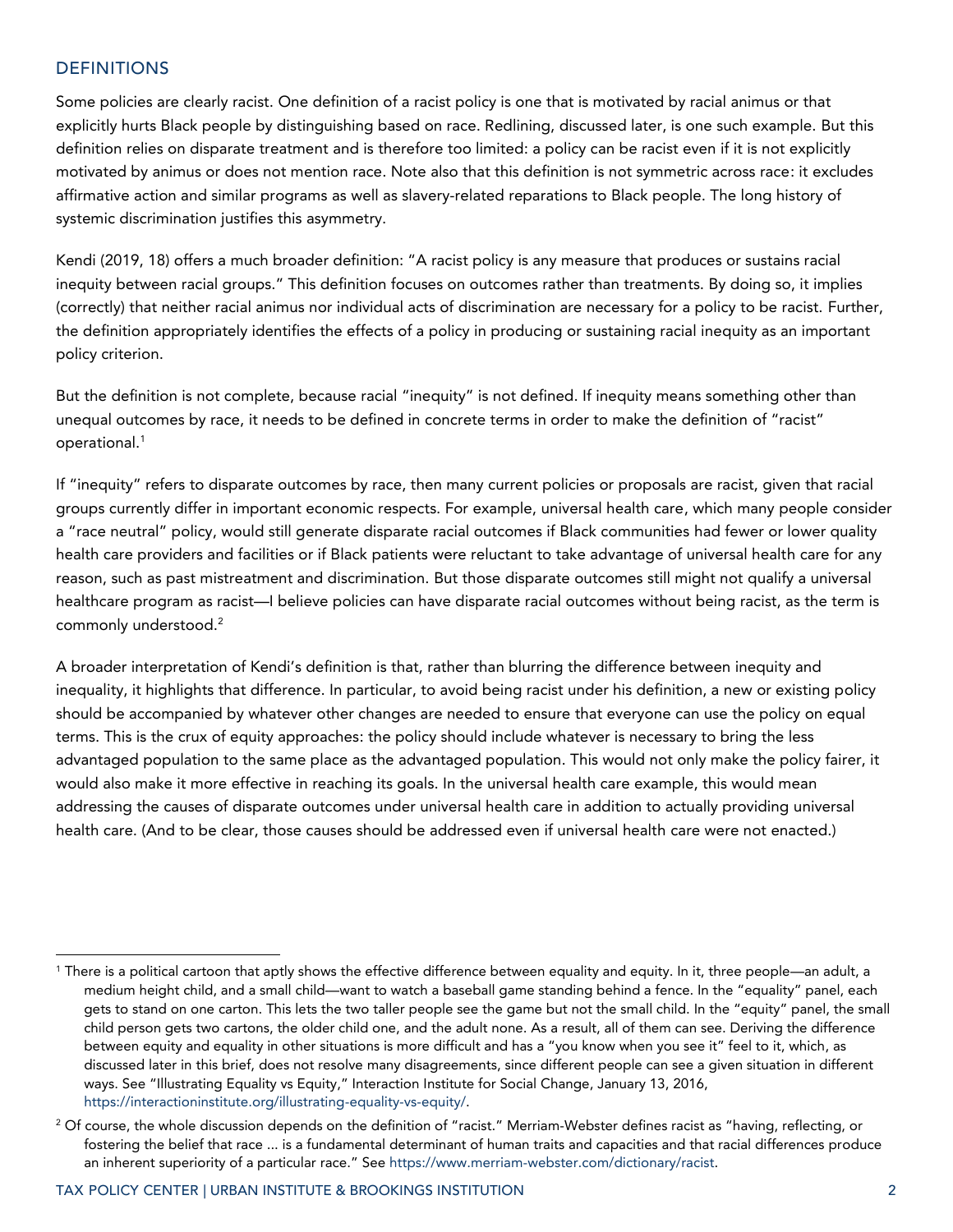Any criterion used to define a policy as racist that falls between "racial animus" and "unequal outcomes" is by nature subjective and thus hard to characterize. "You know it when you see it" may well be how people feel, but different people can see the same situation and come away with vastly different conclusions.

Thus, I do not have a conclusive definition of a racist policy, but several points apply. First, this does not mean that racist policies do not exist––they certainly do. Second, just as racial animus is not necessary for a policy to be racist, the absence of racial animus does not guarantee that a policy is not racist. Third, people do not have to agree on a common definition of racism to believe that racial issues are important and should be the subject of study. Fourth, in my view, whether a given policy is racist depends significantly on the presence of other policies and economic conditions and their causes.

# RACE-NEUTRAL POLICIES AND PREEXISTING CONDITIONS AND POLICIES

The notion of a "race-neutral" policy is popular. But given the existence of previous or current conditions and policies, policies that are race neutral in treatment are almost never race neutral in outcomes.

Take a simple example. Let's say policy 1 states "every child who signs up for a public library card gets a free book." Clearly, this policy does not distinguish explicitly on the basis of race and on the surface, it may seem race neutral.

But policy 1 may not generate race-neutral outcomes, either because of preexisting conditions that differentiate between Black and white households or because of other policies. Regarding conditions, Black children may face more difficulty than white children in getting to libraries, because Black families might live in "library deserts," or Black families, who have lower average incomes than white families, may be less likely to own cars or computers with internet access. Likewise, libraries in communities that have a higher share of Black households may have fewer resources and a more limited selection of books. All these factors could lead to a greater share of white children being more likely to be obtain a free book than Black children or to white children getting "better" books (however defined) than Black children. Let's assume that these conditions can be traced to previous racial discrimination, such as in housing, labor, or education markets.

Regarding preexisting policy, suppose a separate law already exists, policy 0: *only white children can get library cards*. Policy 0 is clearly racist. The question is whether policy 1, which looked race neutral at first glance, is racist. I would argue that the answer depends on both previous conditions and on previous and concurrent policies.

If (a) policy 0 cannot be repealed and (b) the prior conditions cannot be undone, then policy 1, without further adjustments, is racist. Policy 1, under the assumptions above, would provide benefits only to white children. It is wrong because it would build on and exacerbate racial inequality *that was caused in the first place by racial discrimination and public policies*, without providing any benefits to Black children.

If policy 0 were repealed but the underlying conditions differentiating Black and white households remained in place, the answer is more subtle. Policy 1 would help some share of Black children but would help a greater share of white children. Policy 1 still clearly exacerbates racial inequity. Whether the policy is still wrong under those circumstances is a more difficult question, because racial inequity is only one of many factors that society might consider when assessing a policy. This is an area where a traditional public finance analysis that emphasizes efficiency, which sees a Pareto-optimal change (some kids get books, others don't, no one is worse off), and an analysis of racism, which sees a widening gulf across races, will draw different conclusions. It is also an area where the broad interpretation of Kendi discussed earlier matters tremendously. If policy 1 were accompanied by additional interventions that overcame the preexisting differences in conditions between Black and white households and ensured that Black children could take advantage of the free book to the same extent that white children could, then the combined policy would not be racist: it would feature disparate treatment but equal outcomes.

### TAX POLICY CENTER | URBAN INSTITUTE & BROOKINGS INSTITUTION 3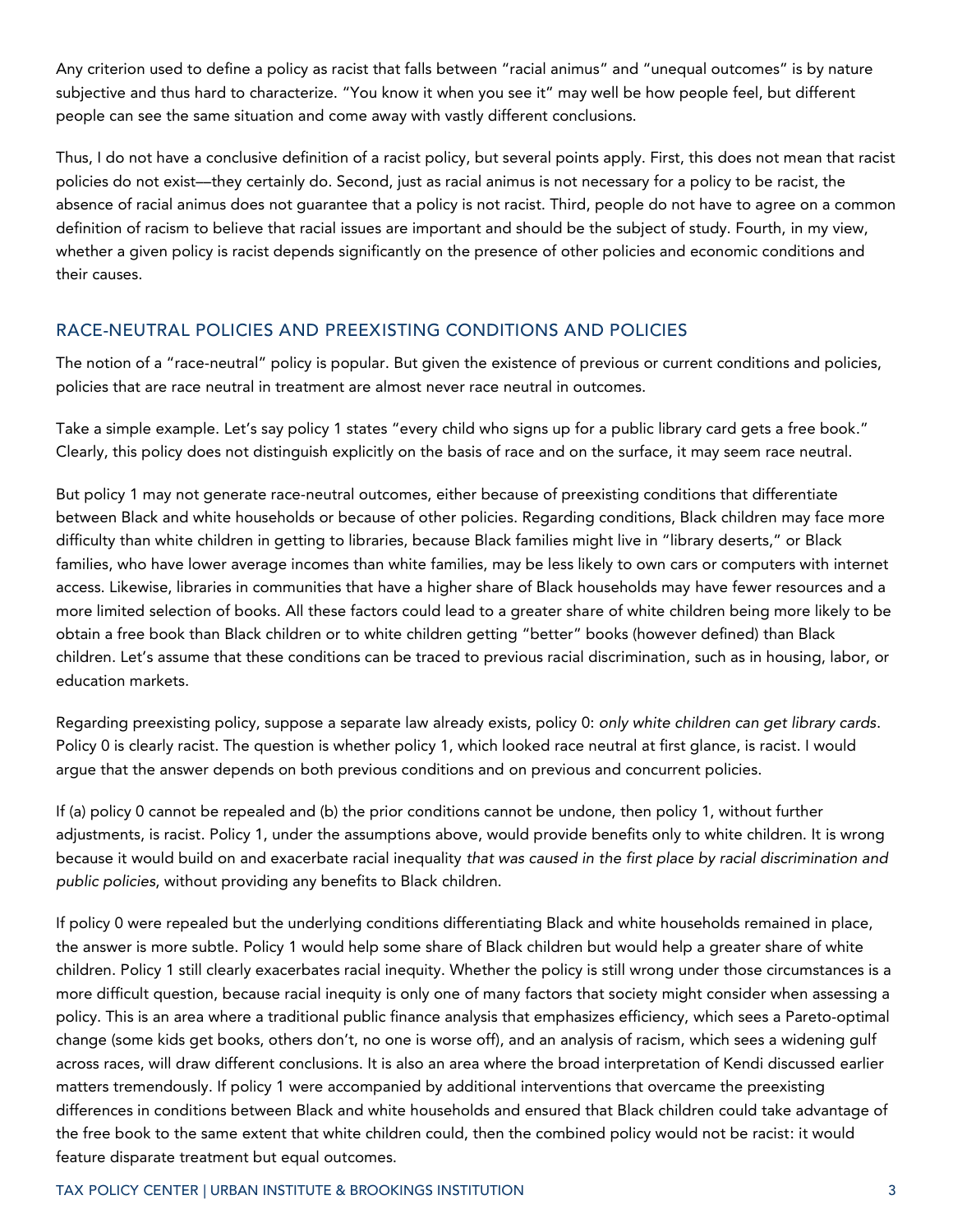If policy 0 were repealed and the underlying conditions that differentiated Black households and white households were removed, policy 1 would clearly not be racist: it would be race neutral in both treatment and outcome.

## REAL-WORLD EXAMPLES

If an offer of free books for children can evolve so quickly into discussions of racial discrimination, it should not be surprising that careful analysis will find these issues to be ubiquitous. For virtually any policy, one can find preexisting conditions or prior policies that imply that race-neutral treatment does not imply race-neutral outcomes. I mention two examples below. I leave it as an (easy) exercise for the reader to come up with other examples.

Like the free book in the library card example, the mortgage interest deduction does not appear at first glance to have racial implications: Anyone with enough mortgage interest payments is entitled to itemize their deductions (policy 1). Now add preexisting policies (policy 0). Between 1934 and 1968, redlining practices, which cordoned Black families into communities with low real estate values, made it virtually impossible for Black households to own homes that were valuable enough to generate high enough interest payments on a mortgage to take advantage of the mortgage interest deduction. <sup>3</sup> Redlining remains one of the clearest examples of legally sanctioned racial discrimination (Rothstein 2017). Although it was formally outlawed by the Fair Housing Act of 1968, its effects live on today.<sup>4</sup> In addition, discrimination continues to affect housing markets for Black renters and owners (Hanson and Hawley 2011; Perry, Rothwell, and Harshbarger 2018). Given those preexisting policies and conditions, the effect of the mortgage interest deduction is to exacerbate racial inequality that was originally caused in part by racial discrimination.

As a second example, the GI Bill is often put forward as a model program that provided veterans with federally funded housing and education benefits. In practice, the Veterans Administration, which controlled the distribution of funds and mortgages, adopted many of the FHA's racially exclusionary policies and reinforced critical barriers to Black buyers in the housing market (Katznelson 2005; McKenna 2008; Rothstein 2017). Thus, the GI Bill, while race neutral on its face, had racially disparate effects given how it was administered.

## CRITICAL RACE THEORY

The practice of examining the effects of policies in the context of the conditions or existing policies that surrounds them should be an obvious approach to economists. But I want to emphasize that it is not new. It reflects a central tenet of

<sup>&</sup>lt;sup>3</sup> Redlining practices—adopted by the Federal Housing Administration in 1934—explicitly denied mortgages to Black home buyers. Color-coded maps of major American cities documented mortgage lending risks to guide investment based on the racial composition of given neighborhoods: Black neighborhoods were colored red and considered 'hazardous' to insure. Effectively prohibited from buying homes in and around white suburbs, Black families were deliberately isolated in urban housing projects with lower property values by government mandates with undisguised racial animus (Coates 2014). Rothstein (2017) writes that state, local, and federal government policies not only failed to repair this clearly discriminatory system, but actively promoted it. See also Ta-Nehisi Coates, "The Case for Reparations," *The Atlantic*, June 2014,

[https://www.theatlantic.com/magazine/archive/2014/06/the-case-for-reparations/361631/.](https://www.theatlantic.com/magazine/archive/2014/06/the-case-for-reparations/361631/)

<sup>4</sup> Zenou and Boccard (2000) find that the spatial distribution of Black Americans—a direct result of redlining—in urban city centers is a significant contributing factor of high unemployment rates among African Americans. In addition to economic stagnation and structural decay from disinvestment, once-redlined neighborhoods are associated today with dangerous health outcomes such as cancer, asthma, poor mental health, a lack of insurance coverage, and crime (Benns et al. 2020; Nardone, Chiang, and Corburn 2020). Aaronson et al. (2020) find that the demarcations drawn by Home Owners' Loan Corporation redlining maps account for between 15 and 30 percent of the gap in Black homeownership rates and 40 percent of the gap in house values. It should not be surprising that the effects of redlining are still present. Line drawing for political reasons often has very long-term effects. Dell (2010) finds that historical institutions like 17th century Peru's mita, a forced mining labor system, has had long-term effects on the trajectory of contemporary economic underdevelopment. Acemoglu, Johnson, and Robinson (2001) similarly find that European colonial practices have influenced the long-term developments of the colonized areas. More recently, studies on present-day consequences of the 1921 Tulsa Race Massacre have demonstrated a direct, persistent, and growing decline in homeownership rates and occupational status of Black Tulsans (Albright et al. 2021).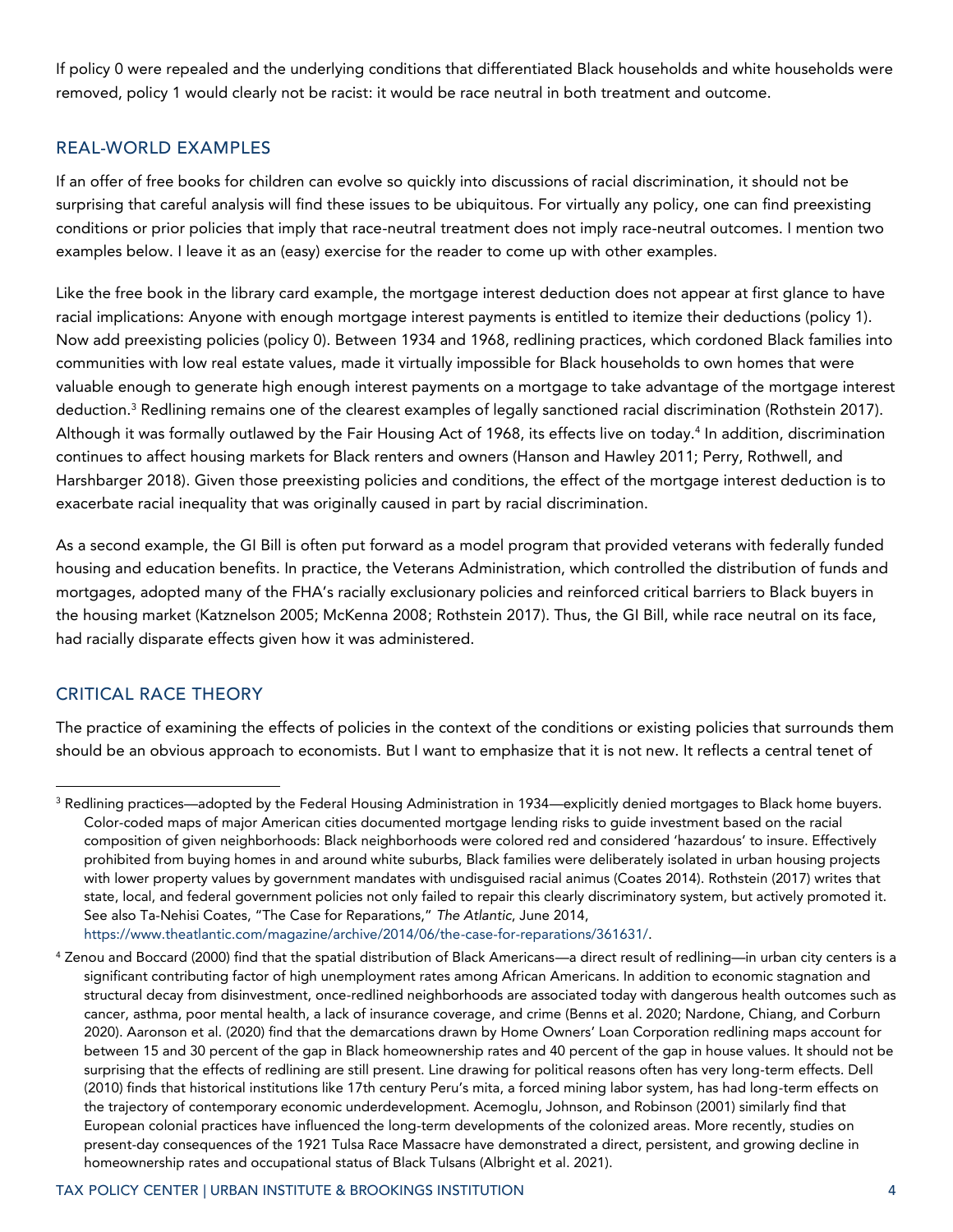critical race theory, which holds that past policies were built to sustain a racial hierarchy. Because of this racist structure shaping American society, new race-neutral policies uphold racism rather than ignoring it (see, for example, Crenshaw et al. 1996; Crenshaw 2011). In a vast literature, critical race theorists have been discussing exactly these issues, mainly in the legal sphere, but increasingly in other disciplines as well, for over 50 years.

# **CONCLUSION**

McGhee (2021) talks about removing blinders that prevent us from seeing the racism that has anchored itself within every aspect of American society. David Foster Wallace (2009) provides a down-to-earth example: "Two young fish are swimming along and they happen to meet an older fish swimming the other way, who nods at them and says 'Morning, boys. How's the water?' And the two young fish swim on for a bit, and then eventually one of them looks over at the other and goes 'What the hell is water?'" The fish cannot recognize water by adding a "lens" of water to their sight; they can only see it by removing the assumption that there is nothing around them.

Once the effects of racism are everywhere, they may be harder to see at first glance. We may not notice it precisely because it is everywhere. That is, racism is not just Klan lynchings and Nazi marches; it is embroidered into everyday life and reinforced by passivity. As Alexander (2012) writes, "Our understanding of racism is therefore shaped by the most expressions of individual bigotry, not by the way in which it functions almost naturally, almost invisibly (and sometimes with genuinely benign intent) when it is embedded in the structure of a social system."

An understanding of what determines whether policy is racist can reasonably differ among honest thinkers, but it seems to me that it has to start from understanding the both the history of racism in the country as well as all of its current dimensions.

#### **REFERENCES**

- Aaronson, Daniel, Jacob Faber, Daniel Hartley, Bhashkar Mazumder, and Patrick Sharkey. 2020. "The Long-Run Effects of the 1930s HOLC 'Redlining' Maps on Place-Based Measures of Economic Opportunity and Socioeconomic Success." *Regional Science and Urban Economics* 86.<https://doi.org/10.1016/j.regsciurbeco.2020.103622> .
- Acemoglu, Daron, Simon Johnson, and James Robinson. 2001. "The Colonial Origins of Comparative Development: An Empirical Investigation." *American Economic Review* 91 (5): 3077–110[. https://doi.org/10.1257/aer.91.5.1369](https://doi.org/10.1257/aer.91.5.1369) .
- Albright, Alex, Jeremy Cook, James Feigenbaum, Laura Kincaide, Jason Long, and Nathan Nunn. 2021. "After the Burning: The Economic Effects of the 1921 Tulsa Race Massacre." Working paper. Cambridge, MA: Harvard University. [https://scholar.harvard.edu/nunn/publications/after-burning-economic-effects-1921-tulsa-race-massacre.](https://scholar.harvard.edu/nunn/publications/after-burning-economic-effects-1921-tulsa-race-massacre)
- Alexander, Michelle. 2012. *The New Jim Crow: Mass Incarceration in the Age of Colorblindness*. New York: The New Press.
- Benns, Matthew, Matthew Ruther, Nicholas Nash, Matthew Bozeman, Brian Harbrecht, and Keith Miller. 2020. "The Impact of Historical Racism on Modern Gun Violence: Redlining in the City of Louisville, KY." *Injury* 51 (10): 2192–98. [https://doi.org/10.1016/j.injury.2020.06.042.](https://doi.org/10.1016/j.injury.2020.06.042)
- Crenshaw, Kimberlé. 2011. "Twenty Years of Critical Race Theory: Looking back to Move Forward Commentary: Critical Race Theory: A Commemoration: Lead Article." *Connecticut Law Review* 117[. https://opencommons.uconn.edu/law\\_review/117.](https://opencommons.uconn.edu/law_review/117)
- Crenshaw, Kimberlé, Neil Gotanda, Gary Peller, and Kendall Thomas, eds. 1996. *Critical Race Theory: The Key Writings that Formed the Movement.* New York: New Press.
- Dell, Melissa. 2010. "The Persistent Effects of Peru's Mining Mita." *Econometrica* 78 (6): 1863–1903. [http://dx.doi.org/10.3982/ECTA8121.](http://dx.doi.org/10.3982/ECTA8121)